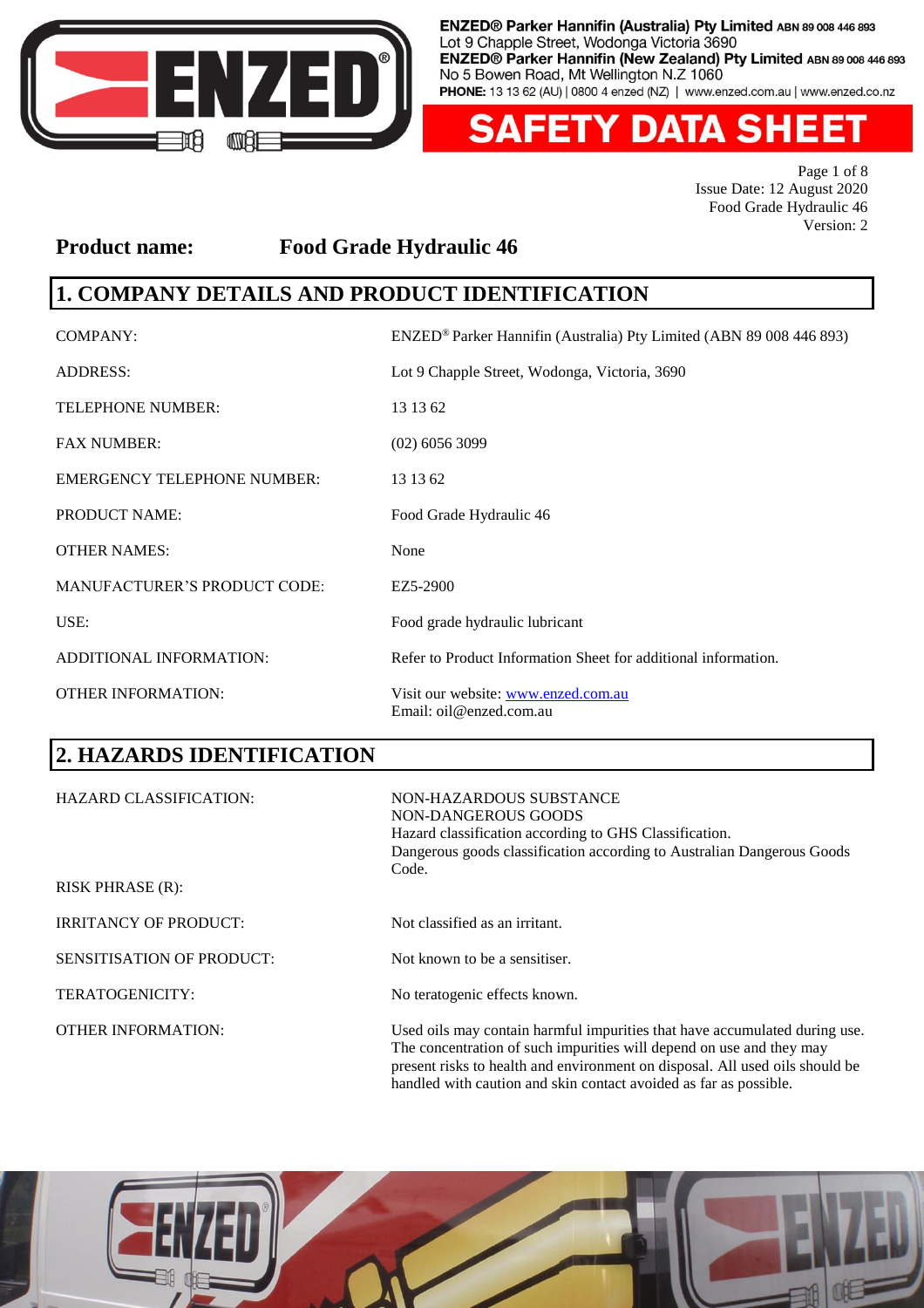

**ETY DATA SH** 

Page 2 of 8 Issue Date: 12 August 2020 Food Grade Hydraulic 46 Version: 2

# **3. IDENTIFICATION / COMPOSITION OF INGREDIENTS**

CHEMICAL CHARACTERISTICS**:** Liquid

INGREDIENTS:-

CHEMICAL ENTITY: CAS No. PROPORTION Ingredients determined not to be hazardous Mixture 100%

#### **4. FIRST AID MEASURES**

| <b>HEALTH EFFECTS</b>        |                                                                                                                                                                                                                                                                                                                                                                                                                                                                                                                                     |
|------------------------------|-------------------------------------------------------------------------------------------------------------------------------------------------------------------------------------------------------------------------------------------------------------------------------------------------------------------------------------------------------------------------------------------------------------------------------------------------------------------------------------------------------------------------------------|
| <b>SWALLOWED:</b>            | If a large quantity is ingested seek immediate medical attention. Give water to drink. DO NOT<br>induce vomiting. If vomiting occurs get immediate medical attention due to aspiration into<br>lungs risk.                                                                                                                                                                                                                                                                                                                          |
| EYE:                         | Immediately irrigate with copious amounts of water for at least 15 minutes. Eyelids to be held<br>open. In all cases of eye contamination it is a sensible precaution to seek medical advice.                                                                                                                                                                                                                                                                                                                                       |
| SKIN:                        | Remove contaminated clothing and wash skin thoroughly with plenty of soap and water. High<br>pressure injection through the skin requires <b>URGENT</b> medical attention for possible incision,<br>irrigation and/or debridement. Contact with molten material will require treatment by a<br>physician for burns (Do not remove material).                                                                                                                                                                                        |
| <b>INHALED:</b>              | Remove victim from exposure to fresh air $-$ avoid becoming a casualty. Allow patient to<br>assume most comfortable position and keep warm. Keep at rest until fully recovered. Seek<br>medical advice if effects persist. If breathing laboured and patient cyanotic (blue), ensure<br>airways are clear and have qualified person give oxygen through face mask. If breathing has<br>stopped apply artificial respiration at once. In the event of cardiac arrest, apply external<br>cardiac massage and seek urgent medical aid. |
| <b>FIRST AID FACILITIES:</b> | Normal washroom facilities are generally suitable. Ensure an eye wash station and safety<br>shower is available and ready for use.                                                                                                                                                                                                                                                                                                                                                                                                  |
| <b>ADVICE TO DOCTOR:</b>     | Treat symptomatically.                                                                                                                                                                                                                                                                                                                                                                                                                                                                                                              |
| <b>OTHER INFORMATION:</b>    | Keep water and mild soap near work site.                                                                                                                                                                                                                                                                                                                                                                                                                                                                                            |

# **5. FIRE FIGHTING MEASURES**

#### **FIRE/EXPLOSION HAZARD**

HAZARDS OF USE/STORAGE: Product is a C2 combustible liquid according to AS 1940. This product is combustible if preheated.

HAZARDS FROM COMBUSTION PRODUCTS: Combustion products may include: oxides of carbon, smoke and irritating vapours as products of incomplete combustion.

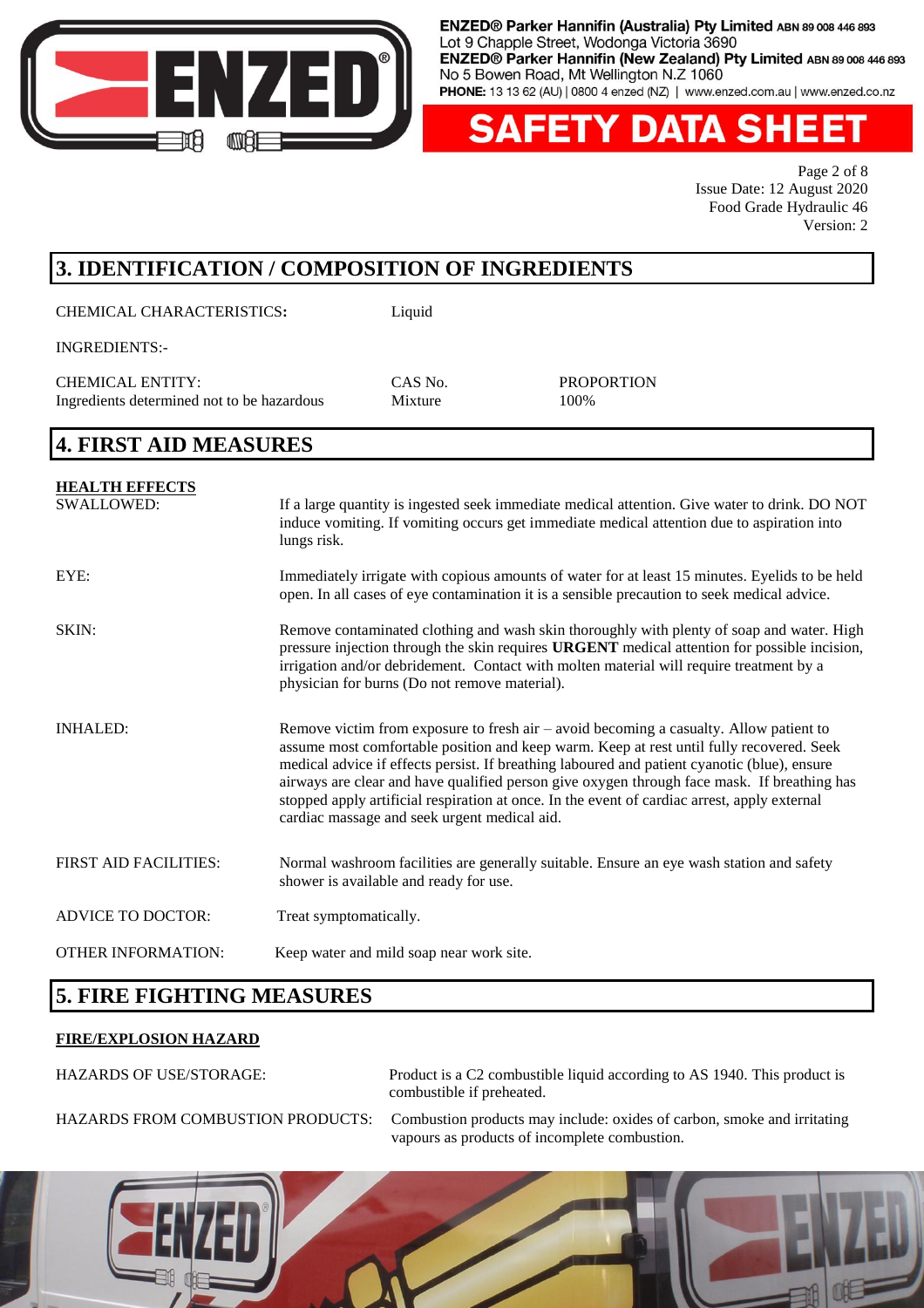

**FETY DATA SHE** Δ ΞI

> Page 3 of 8 Issue Date: 12 August 2020 Food Grade Hydraulic 46 Version: 2

# **5. FIRE FIGHTING MEASURES (CONT)**

| FIRE-FIGHTING RECOMMENDATIONS: | If safe to so, remove containers from path of fire. Keep storage tanks,<br>pipelines, containers, fire exposed surfaces, etc. cool with water spray.<br>Avoid spreading liquid and fire by water flooding. |
|--------------------------------|------------------------------------------------------------------------------------------------------------------------------------------------------------------------------------------------------------|
| PRECAUTION:                    | Water may cause splattering.                                                                                                                                                                               |
| SUITABLE EXTINGUISHING MEDIA:  | Use foam, carbon dioxide, BCF (if permitted) or dry chemical.                                                                                                                                              |
| <b>PROTECTIVE MEASURES:</b>    | Fire fighters should wear self-contained breathing apparatus if risk of<br>exposure to products of combustion.                                                                                             |
| REACTIVITY:                    | May react with strong oxidising agents.                                                                                                                                                                    |

# **6. ACCIDENTAL RELEASE MEASURES**

| <b>SPILLS &amp; DISPOSAL:</b> | Slippery when spilt. Avoid accidents, clean up immediately.                                                                                                                                                                                                                                                                                                                                                                                                                                                                                                                                    |
|-------------------------------|------------------------------------------------------------------------------------------------------------------------------------------------------------------------------------------------------------------------------------------------------------------------------------------------------------------------------------------------------------------------------------------------------------------------------------------------------------------------------------------------------------------------------------------------------------------------------------------------|
|                               | CLEAN-UP PROCEDURE - SMALL SPILLS (20L or less): Absorb or contain<br>liquid with sand, earth or spill control material. Shovel up using non-sparking tools<br>and place in a sound labelled sealable container for subsequent safe disposal. Place<br>leaking containers in a sound labelled drum. Scrub contaminated surfaces with<br>detergent solution. Retain washings as contaminated waste.                                                                                                                                                                                             |
|                               | CLEAN-UP PROCEDURES - LARGE SPILLS (Greater than 20L): Transfer to a<br>sound labelled, sealable container for product recovery or safe disposal. Treat<br>residues as for small spills.                                                                                                                                                                                                                                                                                                                                                                                                       |
|                               | PERSONAL PRECAUTIONS: Extinguish naked flames. Remove ignition sources.<br>No smoking. Avoid sparks. Take precautionary measures against static discharges.<br>Avoid contact with skin, eyes and clothing. Evacuate the area of non-essential<br>personnel. Shut off leaks, if possible without personal risk. Do not breathe vapours.<br>Ventilate contaminated area thoroughly. Dispose of according to local regulations.                                                                                                                                                                   |
| <b>OTHER INFORMATION:</b>     | PROCEDURES IN CASES OF LEAKAGE OR BREAKAGE: Stop the source of the<br>leak or release and contain spill if possible. Ventilate area. Use respirator and<br>protective clothing outlined in this MSDS. Cover spill with inert absorbent earth. Use<br>a stiff brush to mix thoroughly. Sweep up and place in a sound labelled disposable<br>container. Scrub contaminated area with detergent and water using a stiff brush. Pick<br>up liquid with additional absorbent material and place in a sound labelled disposable<br>container. Prevent contamination of groundwater or surface water. |

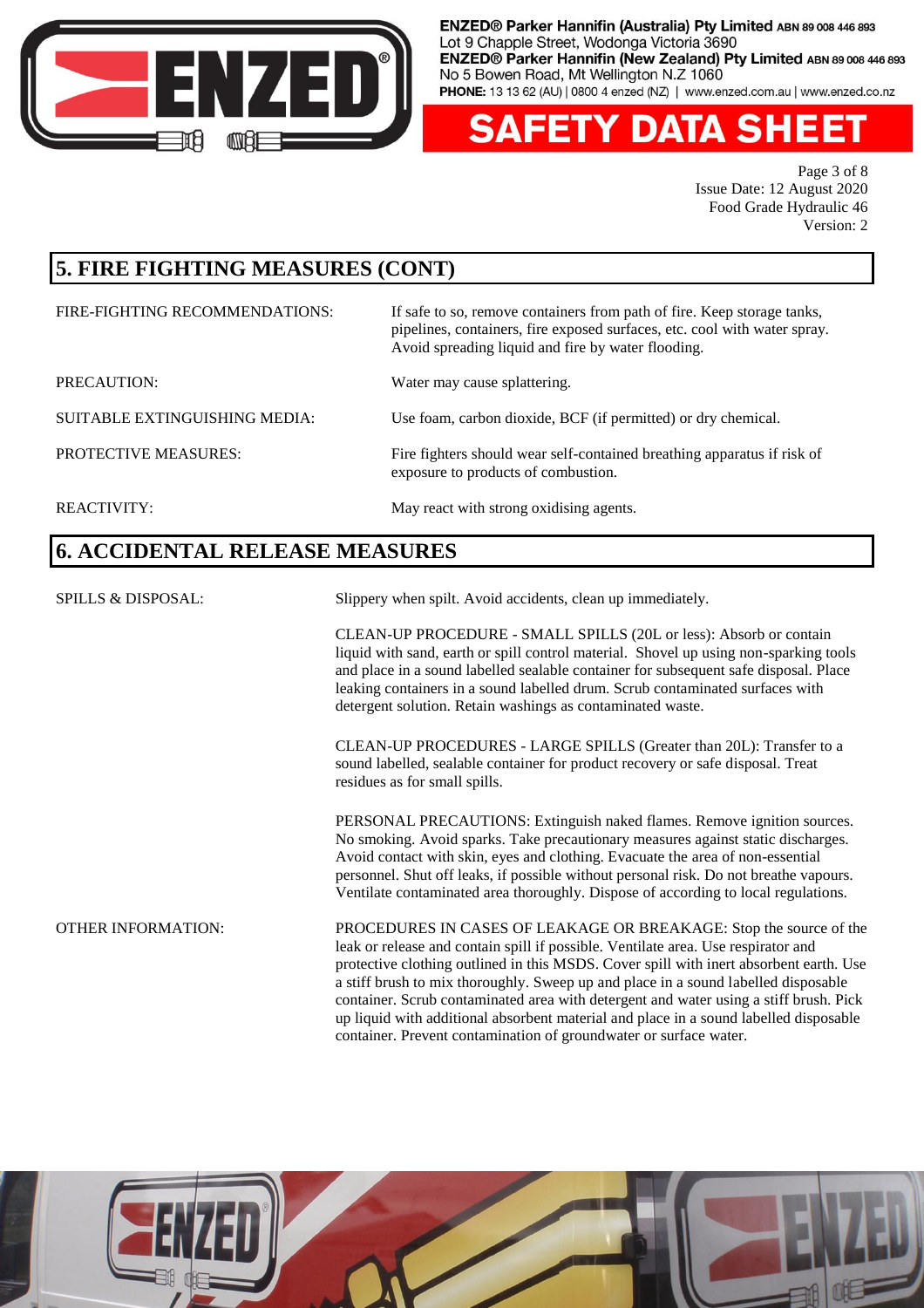

**FETY DATA SHEET** Δ

> Page 4 of 8 Issue Date: 12 August 2020 Food Grade Hydraulic 46 Version: 2

# **7. HANDLING AND STORAGE**

| PRECAUTIONS FOR SAFE HANDLING:  | When handling product in drums, safety footwear should be worn and proper<br>handling equipment should be used. Prevent spillages. Ensure the appropriate<br>personal protective equipment is used when handling this product. Ensure high level<br>of personal hygiene is maintained when using this product. That is, always wash<br>hands before eating, drinking smoking or using the toilet. |
|---------------------------------|---------------------------------------------------------------------------------------------------------------------------------------------------------------------------------------------------------------------------------------------------------------------------------------------------------------------------------------------------------------------------------------------------|
| <b>SAFE STORAGE CONDITIONS:</b> | Keep containers closed at all times. Store in a cool place out of direct sunlight. Store<br>away from oxidising agents. Check containers regularly for leaks.                                                                                                                                                                                                                                     |
| <b>CORROSIVENESS:</b>           | Not corrosive.                                                                                                                                                                                                                                                                                                                                                                                    |
| <b>STORAGE REGULATIONS:</b>     | Store in a well ventilated place away from ignition sources, oxidising agents and<br>clothing.<br>Keep containers closed when not in use.<br>Refer to AS 1940 – The Storage and Handling of Flammable Liquids, and NOHSC:<br>1015 – National Standard for Storage and Handling of Workplace Dangerous Goods<br>for further information.                                                           |

# **8. EXPOSURE CONTROLS / PERSONAL PROTECTION**

| NATIONAL EXPOSURE STANDARDS:   | No exposure standard has been established for this product. NOHSC Exposure<br>Standard: Oil mists – time weighted average (TWA) 5 mg/m <sup>3</sup> , short term exposure<br>limit (STEL) 10 mg/m <sup>3</sup> (15 minutes) is recommended.                                                                                                                                                                                   |
|--------------------------------|-------------------------------------------------------------------------------------------------------------------------------------------------------------------------------------------------------------------------------------------------------------------------------------------------------------------------------------------------------------------------------------------------------------------------------|
| OTHER EXPOSURE INFORMATION:    | Exposure Standard means the average concentration of a particular substance in the<br>worker's breathing zone, exposure to which, according to current knowledge, should<br>not cause adverse health effects nor cause undue discomfort to nearly all workers. It<br>can be of three forms; time-weighted average (TWA), peak limitation, or short term<br>exposure limit (STEL).                                             |
| <b>ENGINEERING CONTROLS:</b>   | Maintain concentration below recommended exposure limit. Special ventilation is<br>not normally required. However, in the operation of certain equipment or at elevated<br>temperatures mists or vapour may be generated and localised exhaust ventilation<br>should be provided to maintain airborne concentration levels below the exposure<br>standard or the Manufacturer's recommended exposure standard.                |
| <b>EYE PROTECTION:</b>         | Safety glasses, goggles or face shield as appropriate.                                                                                                                                                                                                                                                                                                                                                                        |
| <b>RESPIRATORY PROTECTION:</b> | A respirator is not normally required. Airborne concentrations should be kept at<br>lowest level possible. If vapours, mists or dusts are generated and the recommended<br>exposure limit for the product is exceeded, use appropriate AS/NZS 1715/1716<br>approved half -face filter respirator suitable for organic vapours or air supplied<br>respirator are worn. Air supplied respirators should always be worn when the |



unknown.

airborne concentration of the contaminant or the oxygen content of the air is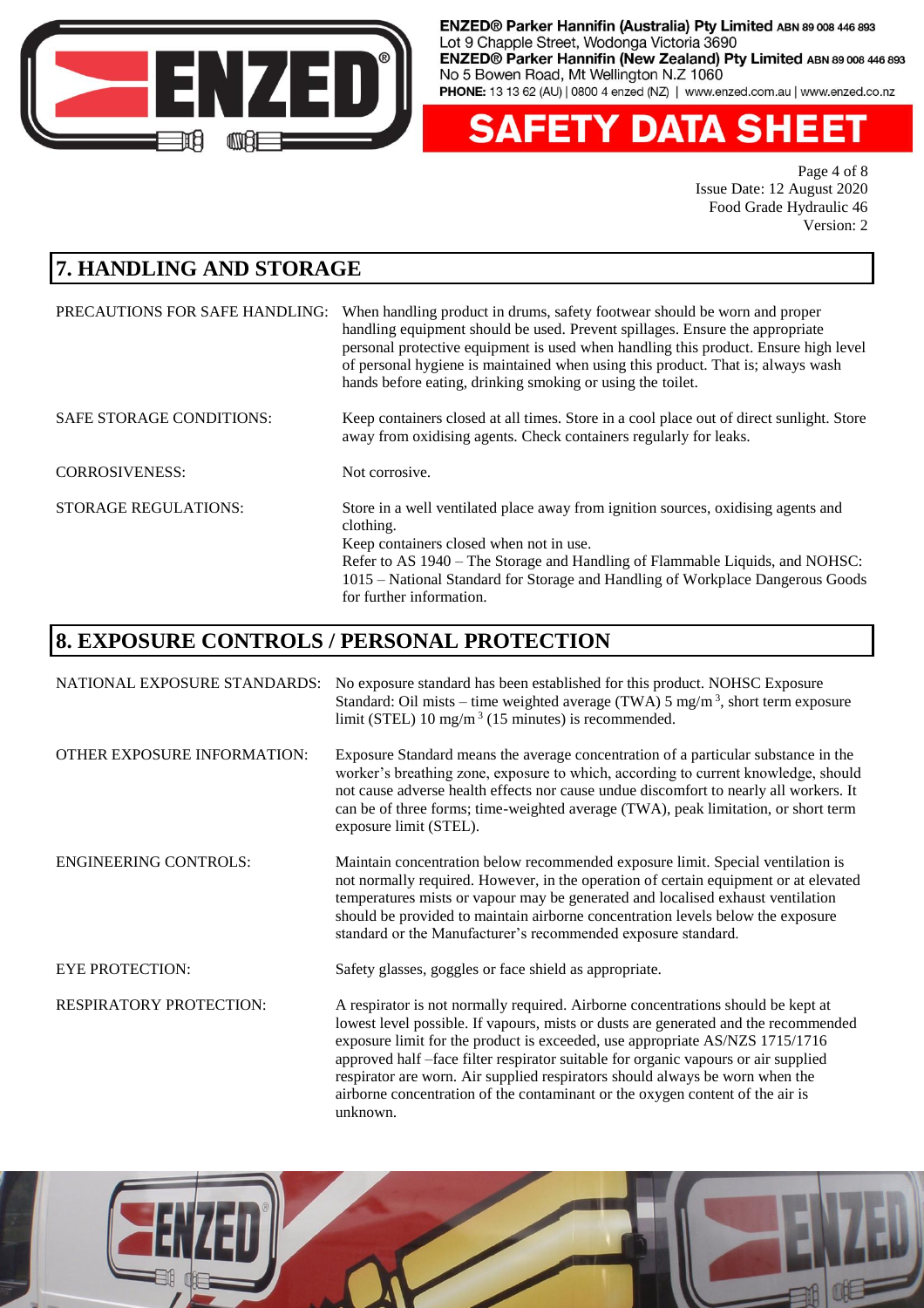

'Y DATA SH z۱

> Page 5 of 8 Issue Date: 12 August 2020 Food Grade Hydraulic 46 Version: 2

#### **8. EXPOSURE CONTROLS / PERSONAL PROTECTION (CONT)**

EYE PROTECTION: Safety glasses, goggles or face shield as appropriate. HAND PROTECTION: Chemical resistant impervious gloves (neoprene, nitrile, PVA, Viton) or other suitable gloves conforming to AS/NZS 2161: Occupational Protective Gloves. FOOTWEAR: Enclosed footwear. BODY PROTECTION: Overalls or similar protective apparel. HYGIENE MEASURES: Always wash hands before eating, drinking, smoking or using the toilet. If contamination occurs, change clothing. Launder contaminated clothing before reuse. Discard internally contaminated gloves. SPECIAL PROTECTIVE MEASURES: The product will not burn unless preheated. Isolate from sources of heat, naked flames or sparks.

# **9. PHYSICAL AND CHEMICAL PROPERTIES**

| FORM:                               | Liquid                                      |
|-------------------------------------|---------------------------------------------|
| APPEARANCE:                         | Clear liquid.                               |
| ODOUR:                              | Neutral                                     |
| POUR POINT (ASTM D-97):             | $< -60$ °C                                  |
| <b>MELTING POINT:</b>               | Not available                               |
| <b>BOILING POINT:</b>               | >280 $\rm ^{\circ}C$                        |
| DENSITY @ $25^{\circ}C$ (kg/L):     | 0.84 typical                                |
| FLASHPOINT (ASTM D-92), Open Cup:   | 258°C                                       |
| FLAMMABILITY LIMITS -LOWER:         | $1\%$                                       |
| <b>FLAMMABILITY LIMITS - UPPER:</b> | 10%                                         |
| <b>FLAMMABILITY:</b>                | Combustible Liquid C2 according to AS 1940. |
| <b>SOLUBILITY IN WATER:</b>         | Insoluble.                                  |
| <b>VAPOUR PRESSURE:</b>             | <0.5 Pa @20 $^{\circ}$ C                    |
| VAPOUR DENSITY $(Air = 1)$ :        | >1                                          |

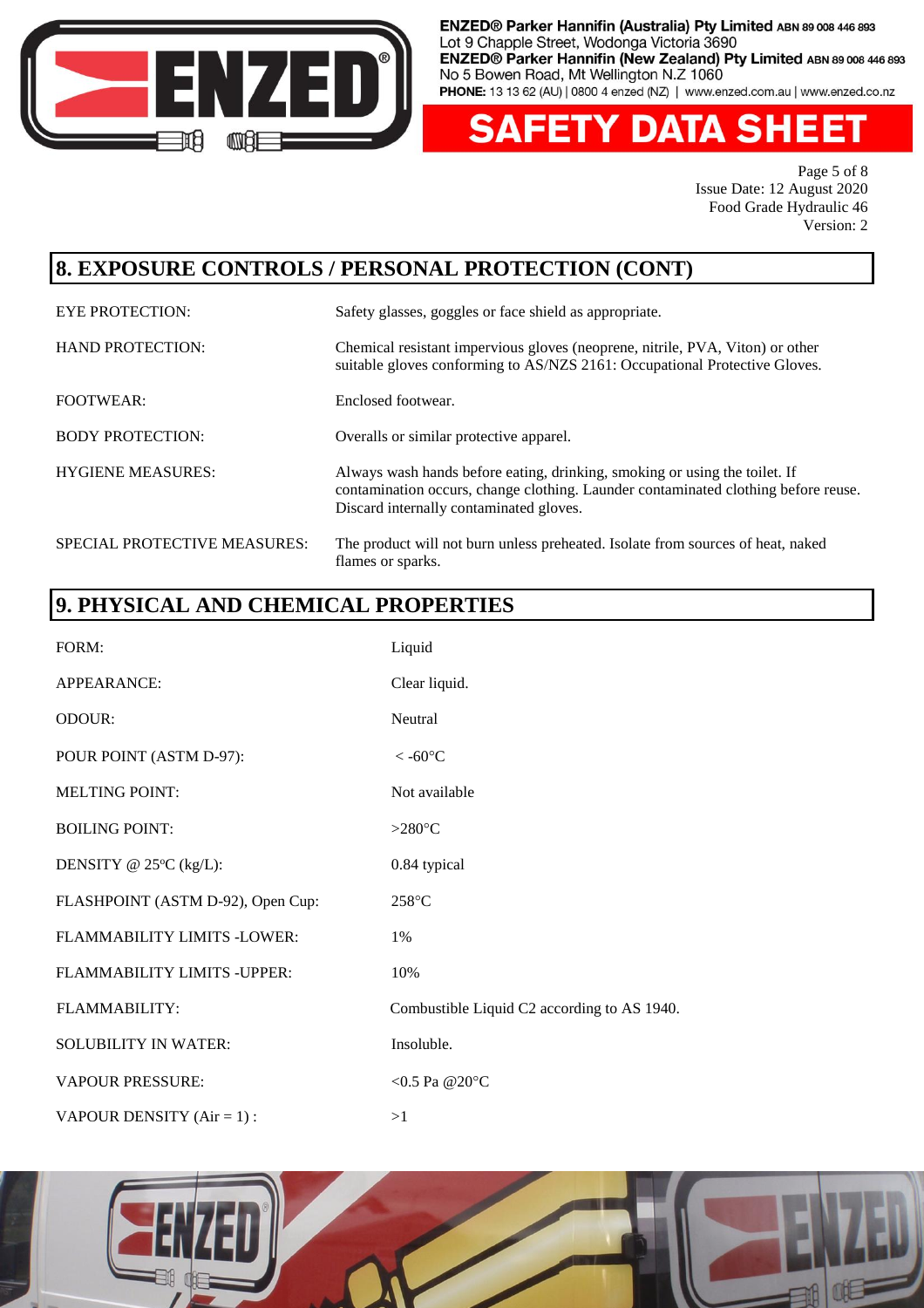

**FETY DATA SHEET** 

Page 6 of 8 Issue Date: 12 August 2020 Food Grade Hydraulic 46 Version: 2

#### **9. PHYSICAL AND CHEMICAL PROPERTIES (CONT)**

VISCOSITY @ 40  $^0$ C (mm<sup>2</sup>/s):

Approximately 46

EXPLOSION PROPERTIES: Not considered an explosion risk under normal conditions of use.

OTHER INFORMATION: These physical data and other properties do not constitute a specification.

#### **10. STABILITY AND REACTIVITY**

CHEMICAL STABILITY: Stable under normal conditions of use. CONDITIONS TO AVOID: Heat, direct sunlight, open flames or other sources of ignition. INCOMPATIBLE MATERIALS: Strong oxidising agents. HAZARDOUS REACTIONS: Will react with strong oxidising agents. Thermal degradation will give off oxides of oxides of carbon, smoke and irritating vapours as products of incomplete combustion. HAZARDOUS POLYMERISTION: Will not occur.

# **11. TOXICOLOGICAL INFORMATION**

TOXICOLOGY INFORMATION: This product contains petroleum base oils, which may be refined by various processes including severe solvent extraction, hydro cracking and hydro treating. These oils have not been listed in the U.S. National Toxicology Program (NTP) Annual Report nor have they been classified by the International Agency for Research on Cancer (IARC) as carcinogenic or probably carcinogenic to humans. Oral LD50 ({UDO1}) :{ UDO2} mg/kg. INHALATION: The material is not thought to produce adverse health effects or irritation of the

respiratory tract (as classified by EC Directives using animal models). Nevertheless, good hygiene practice requires that exposure be kept to a minimum and that suitable control measures be used in an occupational setting. Not normally a hazard due to non-volatile nature of product.

INGESTION: The material has NOT been classified by EC Directives or other classification systems as "harmful by ingestion". This is because of the lack of corroborating animal or human evidence. The material may still be damaging to the health of the individual, following ingestion, especially where pre-existing organ (e.g. liver, kidney) damage is evident. Present definitions of harmful or toxic substances are generally based on doses producing mortality rather than those producing morbidity (disease, ill-health). Gastrointestinal tract discomfort may produce nausea and vomiting. In an occupational setting however, ingestion of insignificant quantities is not thought to be cause for concern.

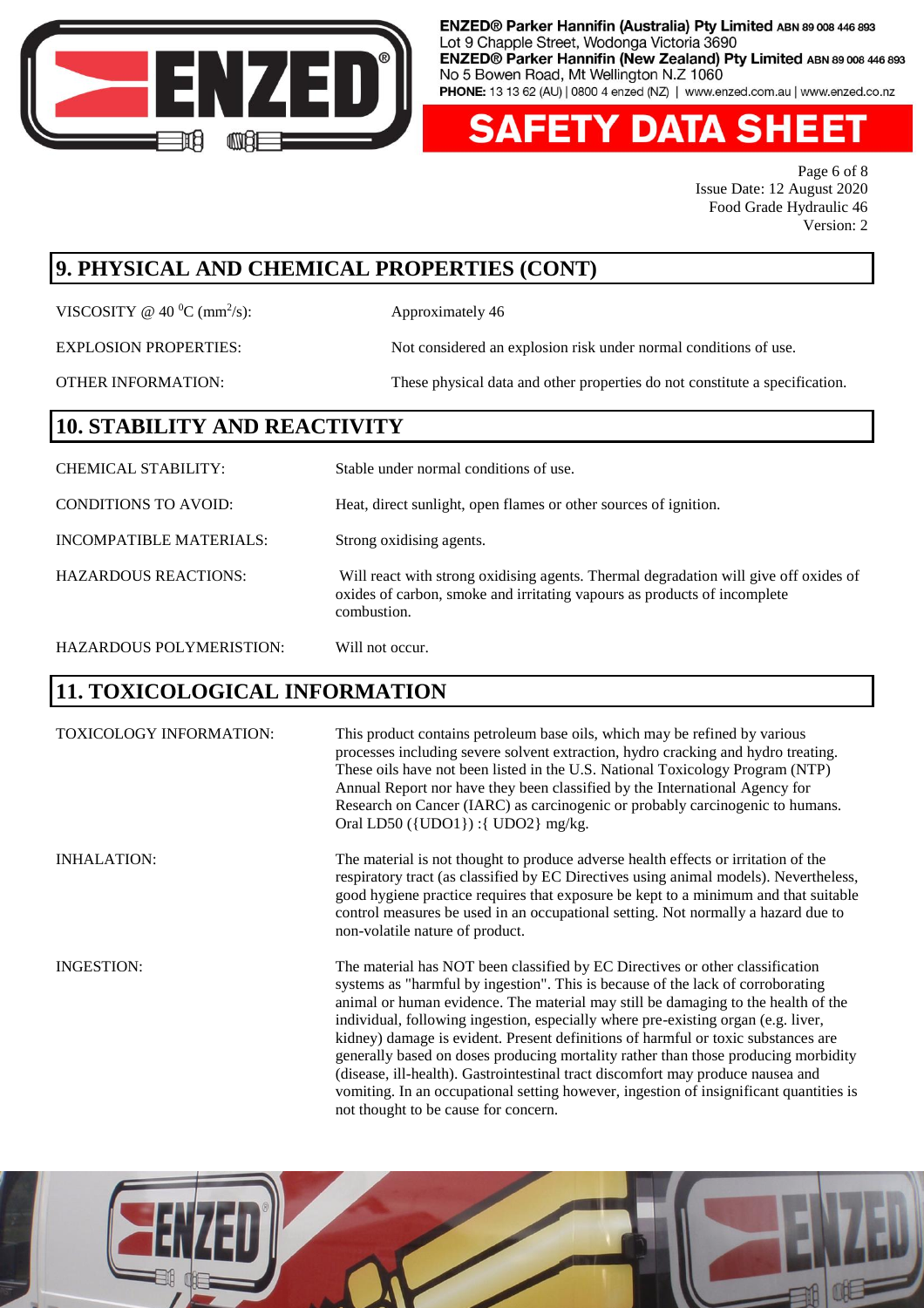

**ETY DATA SHE** 

Page 7 of 8 Issue Date: 12 August 2020 Food Grade Hydraulic 46 Version: 2

#### **11. TOXICOLOGICAL INFORMATION (CONT)**

| SKIN:                   | The material is not thought to produce adverse health effects or skin irritation<br>following contact (as classified by EC Directives using animal models).<br>Nevertheless, good hygiene practice requires that exposure be kept to a minimum and<br>that suitable gloves be used in an occupational setting. |
|-------------------------|----------------------------------------------------------------------------------------------------------------------------------------------------------------------------------------------------------------------------------------------------------------------------------------------------------------|
| EYE:                    | Although the material is not thought to be an irritant (as classified by EC Directives),<br>direct contact with the eye may produce transient discomfort characterised by tearing<br>or conjunctival redness (as with windburn).                                                                               |
| REPRODUCTIVE TOXICITY:  | Product is not a known to have damaging reproductive effects.                                                                                                                                                                                                                                                  |
| <b>CHRONIC EFFECTS:</b> | Long-term exposure to the product is not thought to produce chronic effects adverse<br>to the health (as classified by EC Directives using animal models); nevertheless<br>exposure by all routes should be minimised as a matter of course.                                                                   |
| MUTAGENICITY:           | Mutagenic effects not known.                                                                                                                                                                                                                                                                                   |
| CARCINOGENICITY:        | Product is not a known carcinogen.                                                                                                                                                                                                                                                                             |

#### **12. ECOLOGICAL INFORMATION**

ECOLOGICAL INFORMATION: No known significant effects or critical hazards. Do not allow material to enter drains or watercourses.

#### **13. DISPOSAL CONSIDERATIONS**

DISPOSAL CONSIDERATIONS: Dispose of according to federal, E.P.A. and state regulations.

#### **14. TRANSPORT INFORMATION**

TRANSPORT INFORMATION: Not classified as a Dangerous Good according to the Australian Code for the Transport of Dangerous Goods by Road and Rail.

# **15. REGULATORY INFORMATION**

| <b>POISON SCHEDULE:</b>                                             | Not scheduled.                                  |
|---------------------------------------------------------------------|-------------------------------------------------|
| PACKING & LABELLING:                                                | No special packaging or labelling requirements. |
| AUSTRALIAN INVENTORY STATUS: All components are listed or exempted. |                                                 |